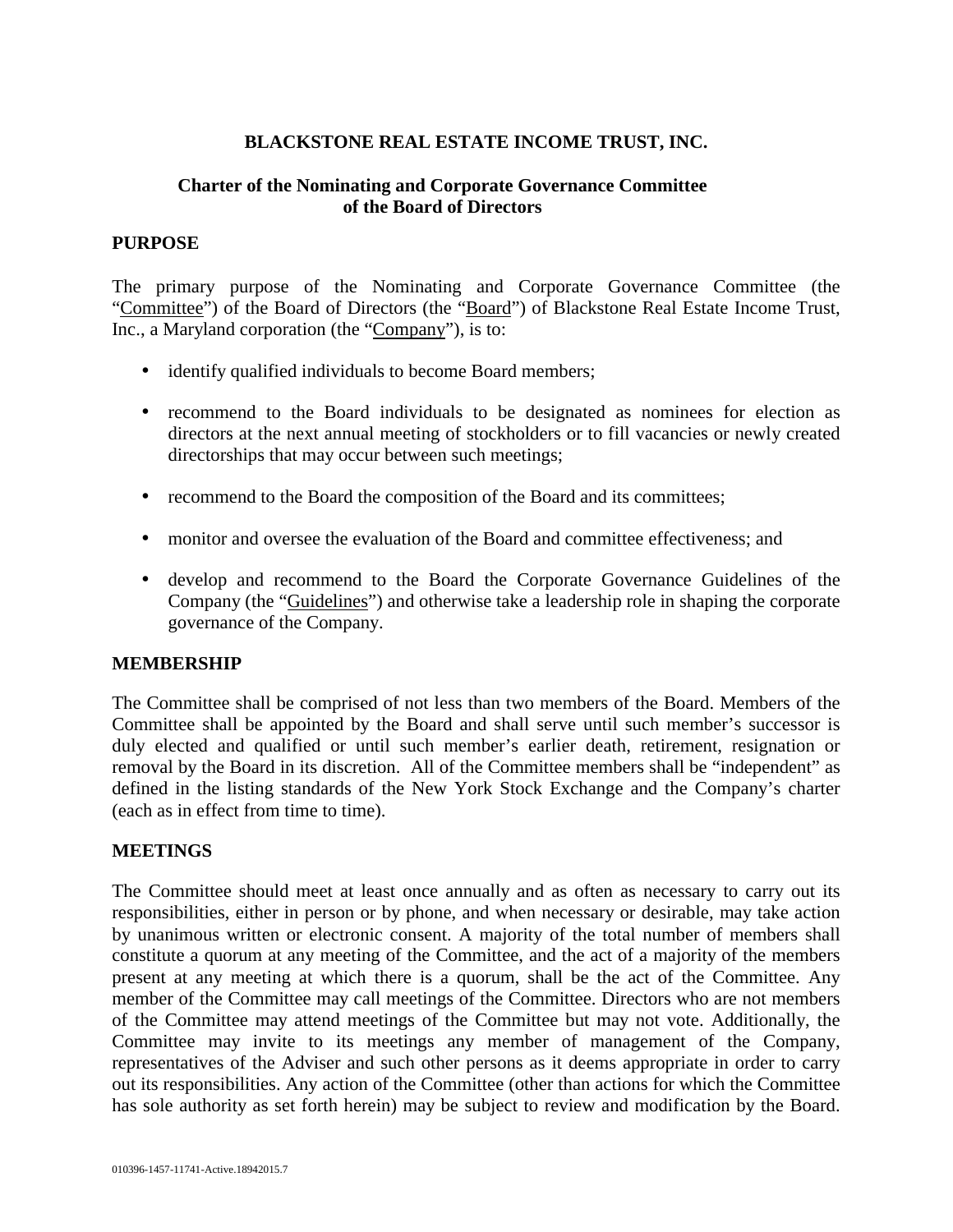Minutes will be kept of each meeting of the Committee and will be available to each member of the Board. Reports of meetings of the Committee should be made to the Board (i) following all meetings of the Committee regarding the matters discussed and considered at such meetings and (ii) with respect to such other matters as are relevant to the Committee's discharge of its responsibilities.

# **DELEGATION TO SUBCOMMITTEE**

The Committee may, in its discretion, delegate all or a portion of its duties and responsibilities to a subcommittee of the Committee composed of one or more of its members for any purpose that it deems appropriate.

# **CHAIRPERSON**

Unless a chairperson of the Committee (the "Chairperson") is elected by the Board, the members of the Committee shall designate a Chairperson by the majority vote of the full Committee membership. It is expected that the Chairman will chair all regular sessions of the Committee. In the absence of the Chairperson, the Committee may select another member to preside.

### **DUTIES AND RESPONSIBILITIES**

In carrying out its responsibilities, it is expected that the Committee will undertake one or more of the activities set forth below, in each case, as may be necessary or desirable. These activities are set forth as a guide with the understanding that the Committee may carry out its oversight responsibility in a manner that, in its discretion, it deems appropriate given the circumstances.

- Periodically review and make recommendations to the Board, regarding the size, structure and composition of the Board and its committees, including the number of independent directors serving thereon.
- Establish criteria for the selection of directors to serve on the Board.
- Identify and evaluate individuals believed to be qualified to become Board members, including persons suggested by stockholders or others on a substantially similar basis as it considers other nominees, and will conduct appropriate inquiries into the independence, background and qualifications of such possible candidates. The Committee may adopt such procedures for the submission of recommendations by stockholders as it deems appropriate.
- Recommend prospective candidates to the Board for nomination by the Board at each annual meeting of stockholders or any special meeting of the stockholders at which directors are to be elected. The Committee may also recommend prospective candidates to the Board for selection by the Board to fill any vacancies or newly created directorships on the Board. The Committee should select those candidates whose attributes it believes would be most beneficial to the Company. The Committee will review the candidates' experience, integrity, competence, diversity, skills and dedication in the context of the needs of the Board and assess whether the candidate's qualifications meet the minimum criteria contained in the Guidelines.